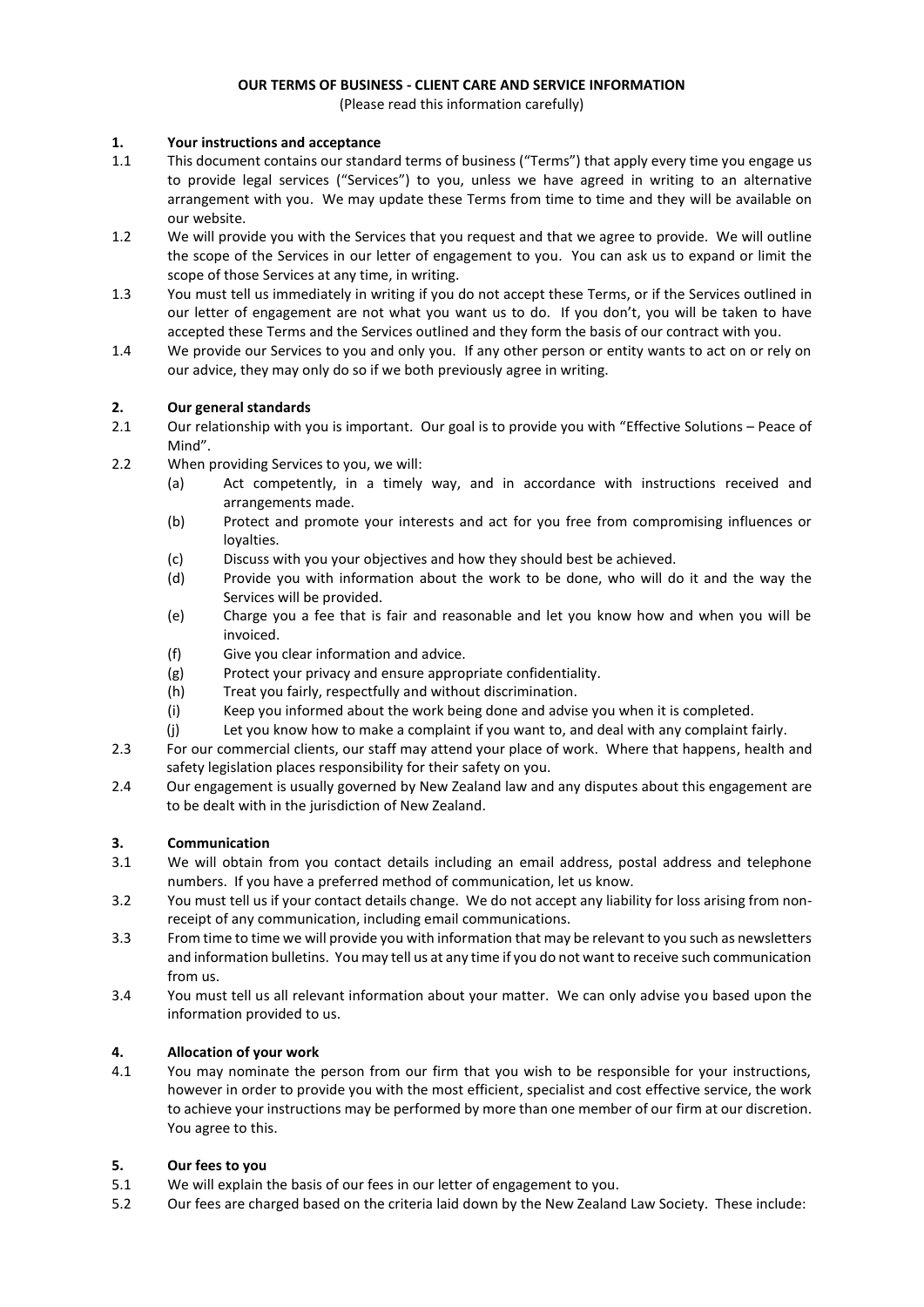- (a) The time and labour expended.
- (b) The skill, specialised knowledge, and responsibility required.
- (c) The importance of the matter to you and the results achieved.
- (d) The urgency and the circumstances of your instructions.
- (e) The value or amount of any property and/or money and degree of risk associated with your instructions.
- (f) The complexity of the matter and the difficulty or novelty of the issues involved.
- (g) The experience, reputation and ability of the person in our firm doing the work.
- (h) The possibility that the acceptance of your work will preclude us from being engaged by other clients.
- (i) Whether the fee is fixed and/or conditional (whether in litigation or otherwise).
- (j) Any quote or estimate of fees given.
- (k) The reasonable costs of running our firm.
- (l) The fee customarily charged in the market and our locality for similar legal services.
- 5.3 Where our fees are calculated mainly on the hours worked in completing your instructions, hourly rate details will be provided if required or requested. The differences in hourly rates of our professional staff reflect their experience and specialisation, and they may change from time to time without notice to you. They also cover our support staff, office systems and infrastructure.
- 5.4 If we can, we will give you an estimate of our costs in our letter of engagement. This will however not always be possible and instead hourly rates of our professional staff may only be able to be specified for your work. When an estimate is given, it will be our "best guess", on the basis of the information we have as at the date of the letter as to what the fee is likely to be. It is not a quote, a fixed fee or a cap on what we may charge. This is important for your understanding.
- 5.5 If the work does not proceed as either of us had expected, or if it turns out to be more complicated than we anticipated, we will tell you and, if possible, give you a new estimate or explanation as to the basis of future costs to complete it.
- 5.6 In certain circumstances our letter of engagement may specify a fixed fee or a quotation rather than an estimate. This will only be applicable where it is recorded as such in writing and clearly labelled by our firm as a fixed fee or quotation, not an estimate. We will charge this for the agreed scope of our Services. Work which falls outside the scope of work on which the fixed fee is based will in many cases, but not all, be charged on an hourly rate basis. We will advise you as soon as reasonably practicable if it becomes necessary for us to provide Services outside the agreed fixed fee scope.
- 5.7 GST is payable by you on our fees and charges unless otherwise stated. You are responsible for your own taxation arrangements.
- 5.8 We may, at any time, require that you (or other persons) provide us with a signed personal guarantee to be liable to us and to pay our invoices without deduction in relation to any Services that we provide, at that time or in the future, before we provide any Services. We will normally, but not exclusively, require this when we are providing Services to a company. If a guarantee of this nature is required, then you will need to co-operate with us. Any such guarantee shall be wholly enforceable by Corcoran French despite any change in our firm's partnership.
- 5.9 We may invoice you at various stages of your instructions to us in addition to at the end of our work.

## **6. Disbursement costs**

- 6.1 We will charge you a set file administration charge to cover the opening, subsequent administration, closure, and storage of your file. This fee also covers basic charges, postage, stationery, and similar expenses. Some administrative expenses (such as photocopying and specific forms used) will be charged separately to you at our then applicable rates. Property transactions will also incur a separate charge in relation to communication reporting software, where it is used for your work.
- 6.2 Where we need to verify your identity for AML purposes we do this through a third party electronic tool. We will charge you fee of \$15 (including GST) for each person we need to verify.
- 6.3 In providing the Services we may incur expenses on your behalf, including but not limited to court filing fees, registration fees, search fees, council LIM charges, travel costs, and experts' fees.
- 6.4 You authorise us to incur all expenses and to make payments to third parties for these expenses when they are reasonably necessary to provide the Services.
- 6.5 All charges, expenses and payments made to third parties on your behalf will be charged to you and will appear on your invoice as disbursements. They are to be paid without deduction.
- 6.6 We may require you to pay money to us in advance for anticipated disbursements and you will need to promptly co-operate with us when asked to do so. If you don't, this could negatively affect the Services we can provide to you.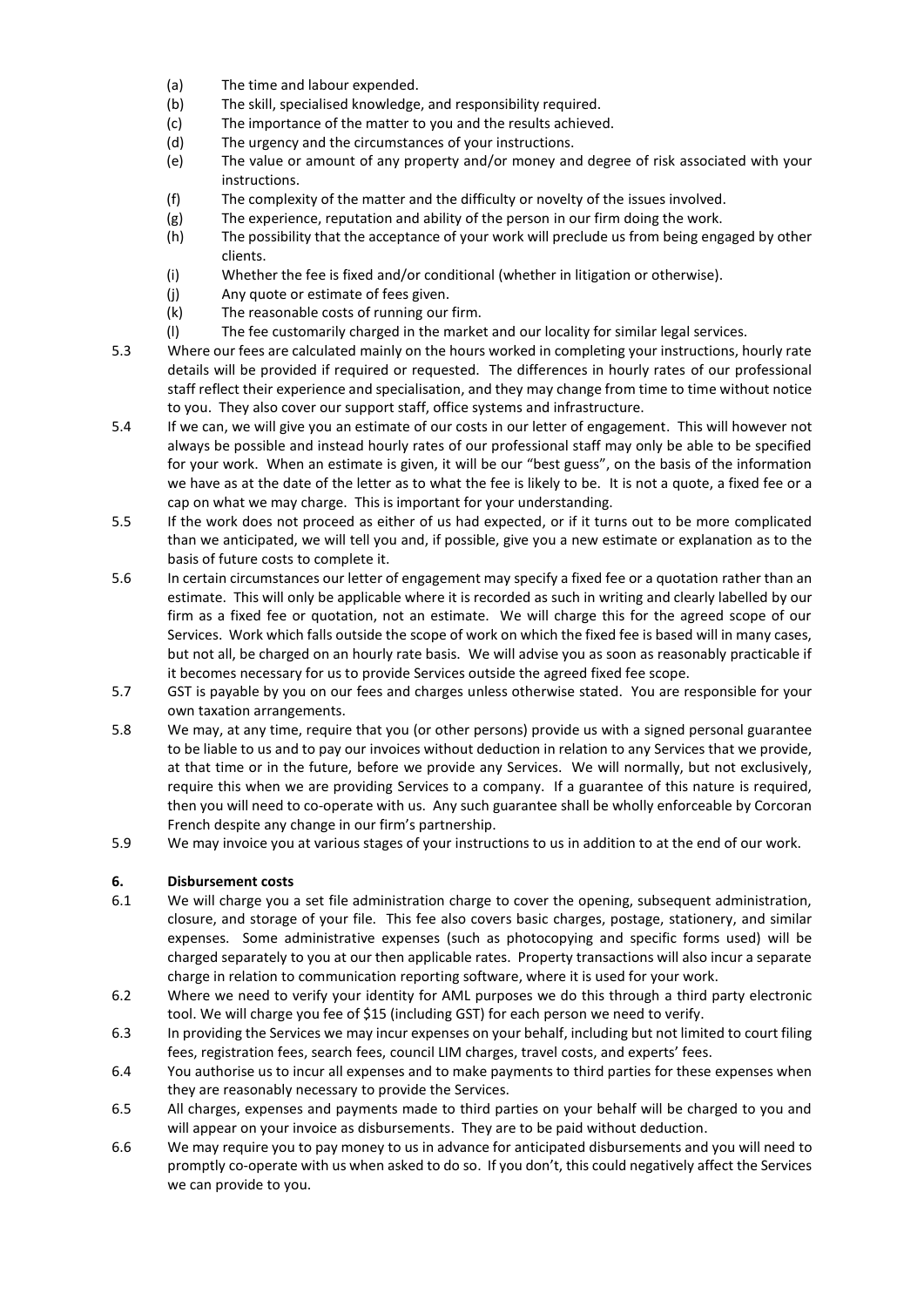# **7. Credit enquiries**

7.1 You authorise us to conduct credit checks about you with, and obtain credit and other personal information from, credit agencies and to provide your personal information to those agencies at any time.

# **8. Payment**

- 8.1 Our accounts (i.e. our invoices and statements) for fees and disbursements are to be paid without deduction strictly within 14 days of when they are sent to you.
- 8.2 For conveyancing matters, payment of our legal fees and disbursements is however required on the settlement of the transaction.
- 8.3 We may however at any time and at our discretion require payment in advance of our completing work for you.
- 8.4 You expressly authorise us to deduct from any funds held on your behalf in our trust account any and all fees, expenses or disbursements for which we provide an invoice.
- 8.5 We accept payment of our accounts by direct credit, eftpos, Visa and Mastercard or cash.

# **9. Unpaid accounts**

- 9.1 If you have any difficulty in payment of an account from our firm then you must contact us immediately on receipt of it to discuss arrangements to pay it.
- 9.2 We will charge interest at the rate of 24% per annum, calculated and applied daily, on all overdue accounts, fees, disbursements and any other charges that remain unpaid after the due date for payment.
- 9.3 If you do not fully pay our accounts, we may refer them to a debt recovery agent or commence recovery proceedings in court against you. If this is necessary you shall reimburse us for all costs in recovering payment of the account(s), including our full in-house time and attendances on a solicitor/client basis, court costs and any other disbursements and any fees charged by a debt recovery agent/solicitor or more generally. This clause is also for the benefit of and enforceable by our debt recovery agent under the Contract and Commercial Law Act 2017.
- 9.4 Should we not immediately pursue recovery of any outstanding account that does not mean that we waive any rights that we have or any obligations you have. That shall equally apply for all other Terms.
- 9.5 If any clause in these Terms is found to be invalid or unenforceable, the remainder of them shall not be affected and they shall remain valid and enforceable.

## **10. Monies paid by you to us – trust account**

- 10.1 We maintain a trust account for all funds which we receive from our clients. Interest is not earned on funds in our trust account.
- 10.2 If we hold significant funds on your behalf (except monies received for payment of our costs) we may lodge those funds on interest bearing deposit with our bank, unless the cost associated with the time taken to do so is disproportionate to any benefit to be gained. If you want such lodgement to occur, then you need to tell us in writing. When monies are placed on such a deposit, we will charge an administration fee by way of a commission on the interest derived and the time of the professional staff involved will also be charged for.
- 10.3 For property, financing, and other transactions where payment of settlement monies is to be paid by you, we require cleared funds for the correct amount to be deposited with us no later than the morning of the settlement. If this does not happen, your transaction may not be completed at the settlement time previously agreed. We will not be liable for any penalties, interest, charges or any other liability whatsoever as a result of you not depositing funds by the time required.

## **11. At any time you can tell us to stop working for you**

- 11.1 At any time, and for any reason, you may withdraw your instructions to us or ask us to assign another professional staff member to your matter. Please tell us immediately should you wish to do so.
- 11.2 If you do, you remain liable at that point for the all fees and expenses we have incurred up to that date plus any and all costs in completing any matter that we, as your solicitors, are required to complete (for example, as required by the court or the Court Rules).

## **12. We may stop working for you**

- 12.1 We reserve the right to suspend, terminate or cease acting for you if we find lawful cause, for instance, in the event that:
	- (a) You require us to act unlawfully, unethically or in breach of our professional obligations.
	- (b) You fail to give us adequate instructions.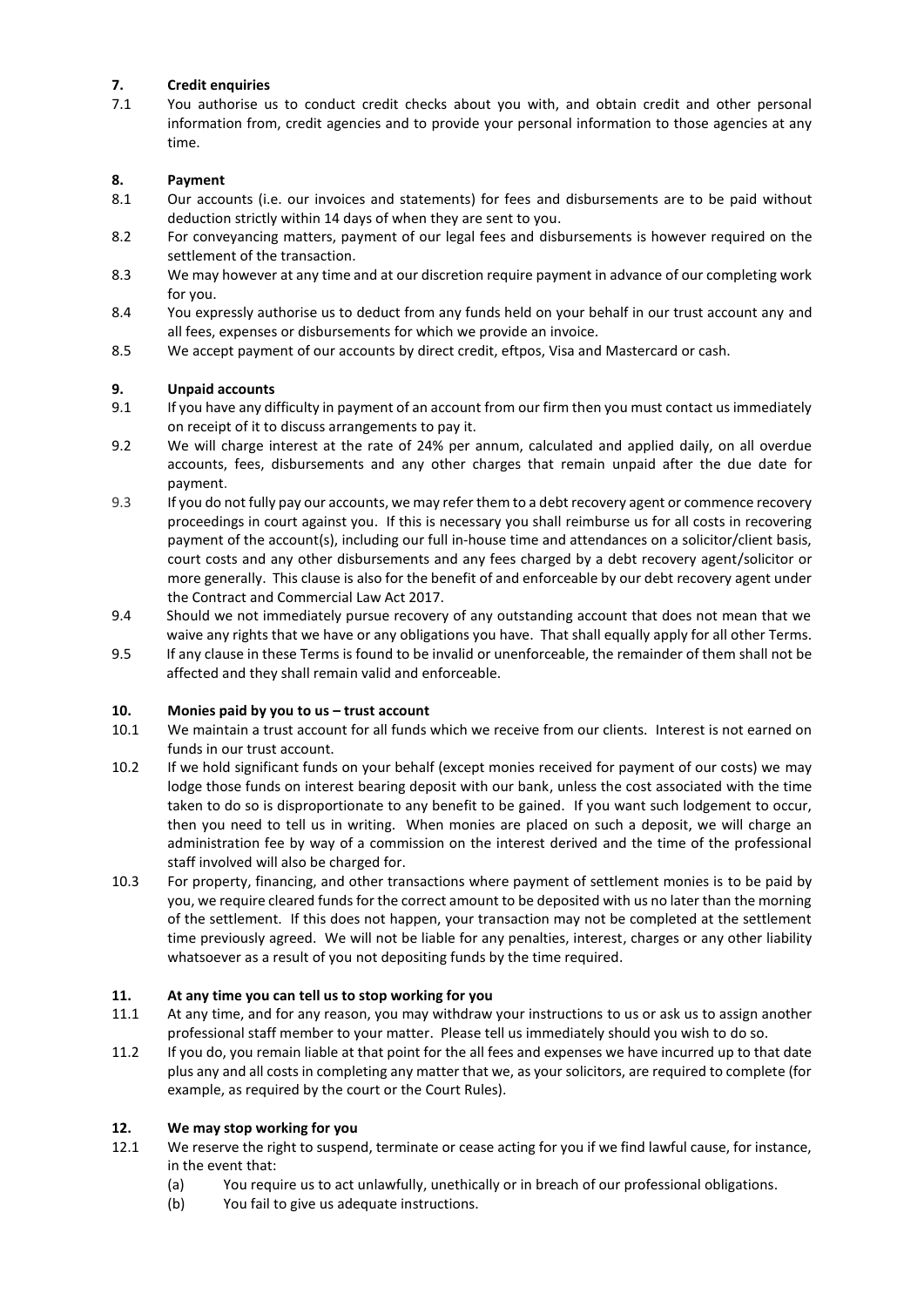- (c) You unreasonably refuse to act in accordance with our advice.
- (d) You indicate that you have lost confidence in us or this is clear to us.
- (e) You fail to pay any of our accounts or monies requested in advance of legal work within the time required of you, or if or we believe that you will not meet the reasonable costs of the work being or to be undertaken.
- (f) You lose legal capacity.
- (g) A more than minimal risk of conflict of interest arises.
- 12.2 If your account(s) still remains outstanding after 60 days it is likely that no further work will be undertaken by our firm for you until arrangements acceptable to us are made with us to bring your account(s) back into good standing.

# **13. Documents and uplifting your file**

- 13.1 Should you wish to uplift a file we have for you, you may do so providing all costs in relation to that file are paid in full. You will need to give us reasonable notice before collecting your file should you wish to do so.
- 13.2 Our file may also be held electronically and we may incur time in retrieving all of the documents and data for you. We may charge you for the time associated with that retrieval.
- 13.3 Our file may also be held in physical form in off-site storage. You consent to that. If such a file needs to be retrieved to meet your uplift request, you will be charged the retrieval cost we incur.
- 13.4 You recognise that our files usually contain a mixture of property of yours and that of our firm. We will only provide you with documents, records, funds or property held on your behalf upon any file request. This is however subject to the lien that we have until our fees are paid in full as referred to above. Drafts of documents, file notes, internal firm correspondence, memoranda and financial records that we prepare while working on your file shall be property of, and for the benefit of, our firm and shall not be provided to you upon file request or otherwise unless we expressly agree to the contrary.

## **14. Retention of your file**

- 14.1 We may hold the information and documentation for your file in an electronic format. This includes copies of documents you have provided to us. Original copies of documents may not therefore be retained. You agree to this.
- 14.2 If you do not request your file, we will retain it for a period consistent with New Zealand Law Society Guidelines (currently 7 years) after our engagement ends, or earlier if we have converted the file and documents on it to an electronic format, and which you agree to. At that time we may destroy the physical or electronic copy of the file without further notice to you. You must tell us if you require retention of a particular document.

## **15. Conflict of interest**

- 15.1 We have procedures in place to identify and respond to conflicts of interest.
- 15.2 If a conflict of interest arises, we will advise you of this and follow the requirements and procedures set out by the New Zealand Law Society.

## **16. Confidentiality and Privacy**

- 16.1 We will hold in confidence all information concerning you and your affairs that we acquire during the course of acting for you. We will not disclose this information to any other person except to the extent:
	- (a) Necessary or desirable to enable us to carry out your instructions and to undertake our business.
	- (b) Required by law or by the Rules of Conduct and Client Care for Lawyers.
	- (c) Required in order for us to comply with anti-money laundering (AML) requirements including making your files and personal information available to our AML auditors or regulators.
- 16.2 Confidential information concerning you will, as far as practicable, be made available only to those within our firm who are providing legal Services (including support functions) for you and our service providers.
- 16.3 Information concerning you will be held at our offices and on our computer systems and devices. We refer you to our Privacy Policy which outlines in more details our obligations to manage the personal information we hold about you. Our Privacy Policy is available for you to download or read on our website. Under the Privacy Act 2020 you have the right of access to, and correction of, your personal information held by us.
- 16.4 The Financial Transactions Reporting Act 1996 and the Anti-Money Laundering and Countering Financing of Terrorism Act 2009 require us to collect from you and retain information required to verify your identity and in some instances require us to report information which you agree to.